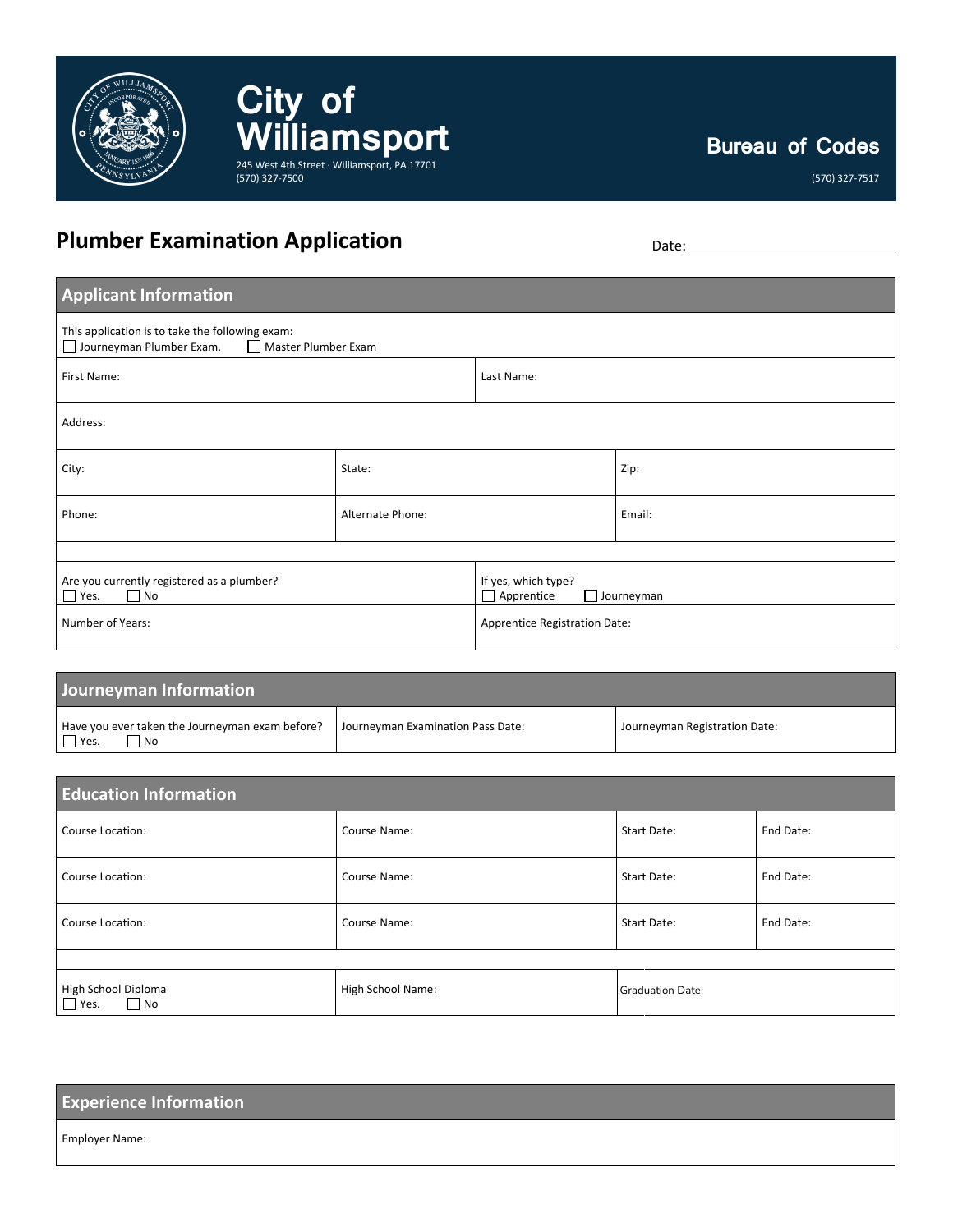| Address:             |             |           |
|----------------------|-------------|-----------|
| City:                | State:      | Zip:      |
| Phone:               | Start Date: | End Date: |
| Supervisor Name:     |             |           |
| Description of Work: |             |           |
|                      |             |           |
| Employer Name:       |             |           |
| Address:             |             |           |
| City:                | State:      | Zip:      |
| Phone:               | Start Date: | End Date: |
| Supervisor Name:     |             |           |
| Description of Work: |             |           |
|                      |             |           |
| Employer Name:       |             |           |
| Address:             |             |           |
| City:                | State:      | Zip:      |
| Phone:               | Start Date: | End Date: |
| Supervisor Name:     |             |           |
| Description of Work: |             |           |
|                      |             |           |
|                      |             |           |
| Employer Name:       |             |           |
| Address:             |             |           |
| City:                | State:      | Zip:      |